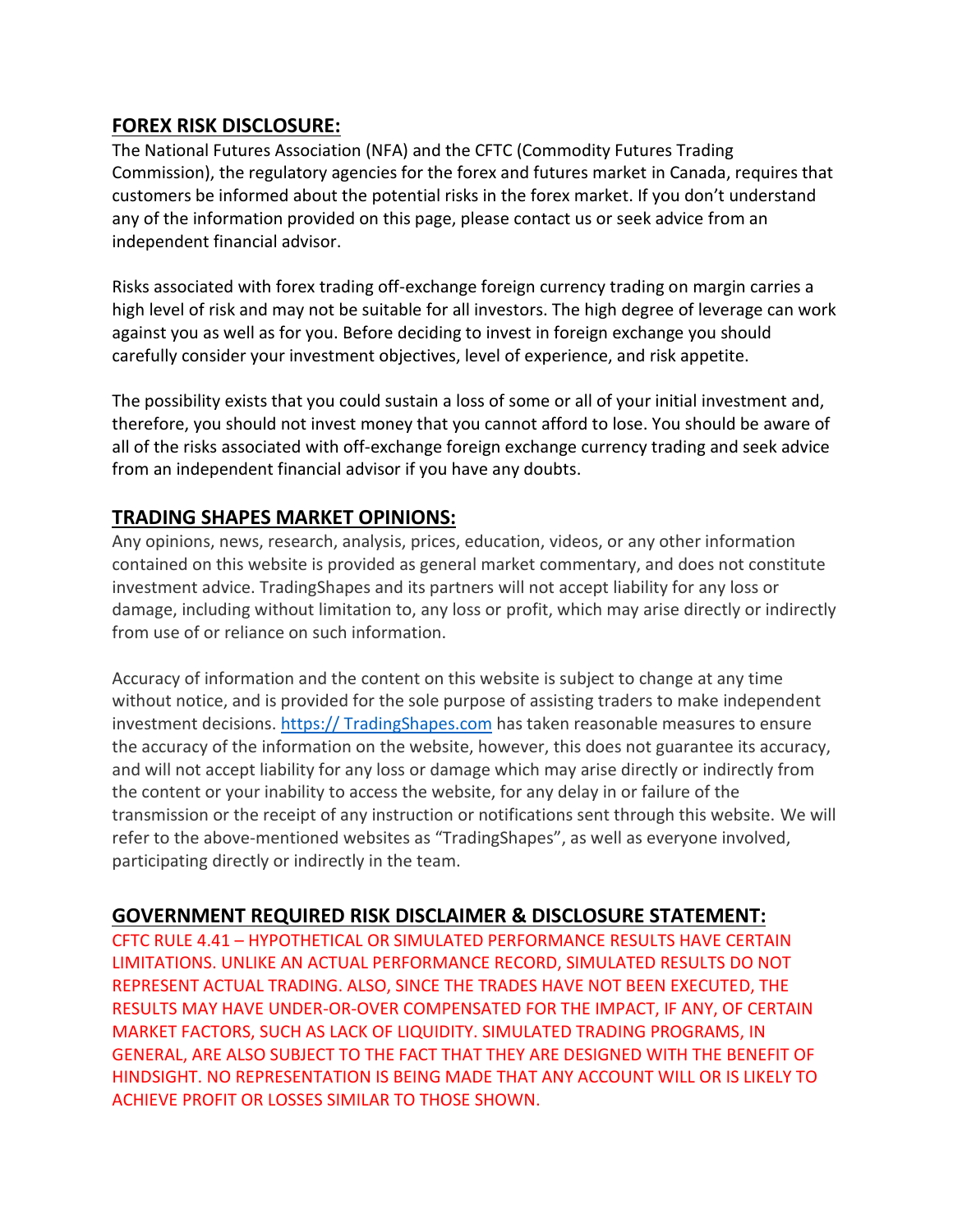Trading performance displayed herein is hypothetical. Hypothetical performance results have many inherent limitations, some of which are described below. No representation is being made that any account will or is likely to achieve profits or losses similar to those shown; in fact, there are frequently sharp differences between hypothetical performance results and the actual results subsequently achieved by any particular trading program. One of the limitations of hypothetical performance results is that they are generally prepared with the benefit of hindsight. In addition, hypothetical trading does not involve financial risk, and no hypothetical trading record can completely account for the impact of financial risk of actual trading. For example, the ability to withstand losses or to adhere to a particular trading program in spite of trading losses are material points which can also adversely affect actual trading results. There are numerous other factors related to the markets in general or to the implementation of any specific trading program which cannot be fully accounted for in the preparation of hypothetical performance results and all which can adversely affect trading results.

## **Canadian Government Required Disclaimer:**

**High Risk Investment** - Trading foreign exchange on margin carries a high level of risk, and may not be suitable for all investors. Before deciding to trade foreign exchange you should carefully consider your investment objectives, level of experience, and risk appetite. The possibility exists that **you could sustain a loss of some or all of your investment** and therefore you should not invest money that you cannot afford to lose. You should be aware of all the risks associated with foreign exchange trading, and seek advice from an independent financial advisor if you have any doubts.

You should seek appropriate advice from your broker or a licensed Investment advisor, before taking any action. **Past performance does not guarantee future results.** Simulated performance results contain inherent limitations. Unlike actual performance records, the results may under or overcompensate for such factors, such as lack of liquidity. No representation is being made that any account will or is likely to achieve profits or losses to those shown. **The risk of loss in trading can be substantial.** You should therefore carefully consider whether such trading is suitable for you in light of your financial condition.

If you purchase or sell Equities, Futures, Currencies, or Options **you may sustain a fatal loss** of the initial margin funds and any additional funds that you deposit with your broker to establish or maintain your position. You may be called upon by your broker to deposit a substantial amount of additional margin funds on short notice to maintain your position. If you do not provide the required funds within the prescribed time, your position may be liquidated at a loss and you may be liable for any resulting deficit in your account.

Under certain market conditions, you may find it difficult or impossible to liquidate a position. This can occur, for example, when the market makes a "limit move." The placement of contingent orders by you, such as a "stop loss" order, will not necessarily limit your losses at the intended amounts, since the market conditions may make it impossible to execute such orders. By viewing any TradingShapes text, audio, visual commentary, video, or presentation,